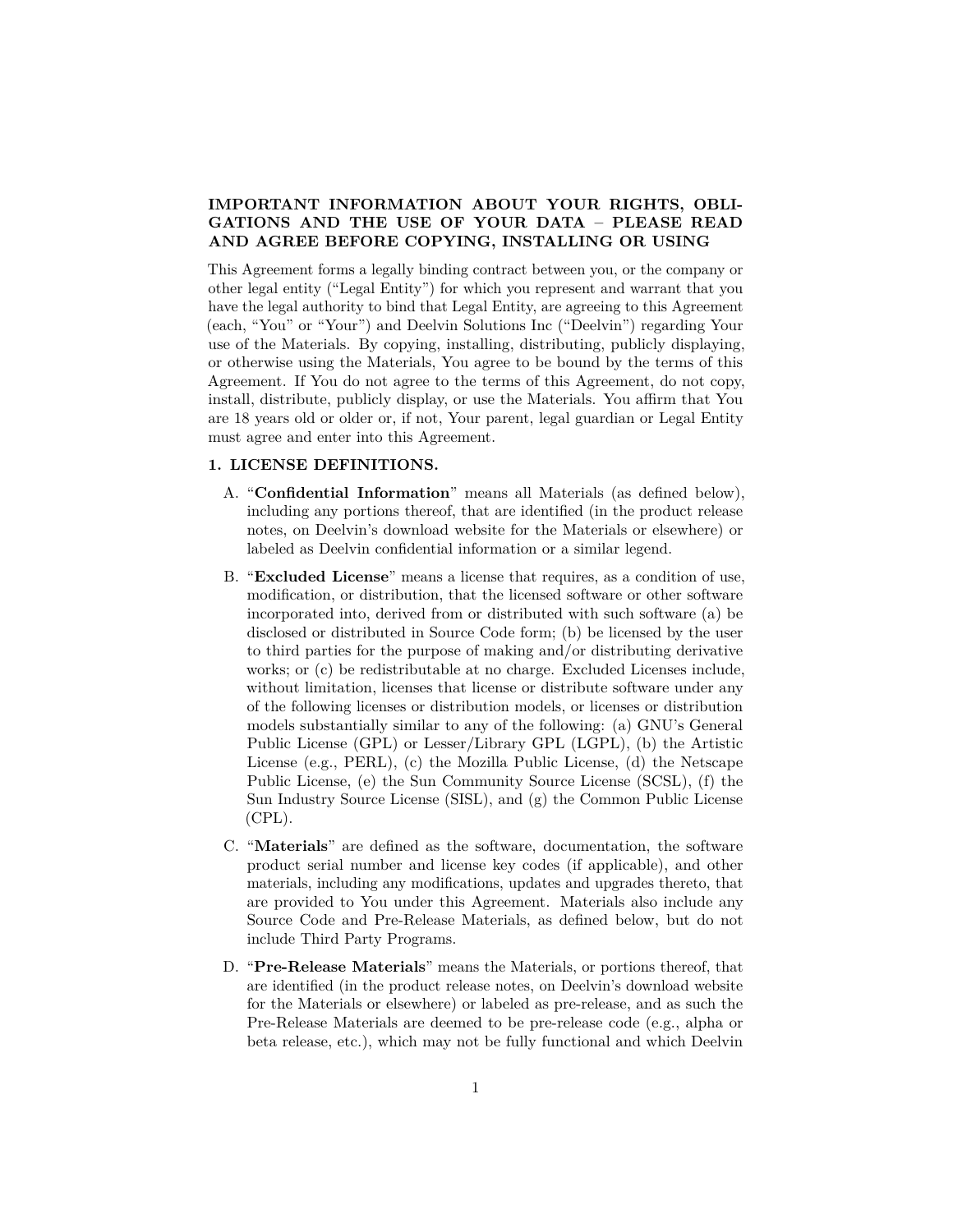may substantially modify in development of a commercial version, and for which Deelvin makes no assurances that it will ever develop or make generally available a commercial version.

- E. "**Source Code**" is defined as the software (and not documentation or text) portion of the Materials provided in human readable format, and includes modifications to the Source Code that You make or are made on Your behalf as expressly permitted under the terms of this Agreement.
- F. "**Third Party Programs**" (if any) are the files listed in the "THIRD\_PARTY\_PROGRAMS.pdf" text file that may be included in the Materials for the applicable software.

### **2. LICENSE GRANTS.**

**2.1** *License Grant.* Subject to Your compliance with this Agreement, Deelvin hereby grants to You a non-transferable, non-exclusive, non-sublicensable license under Deelvin's intellectual property rights except for Deelvin's patent rights, to (a) make copies of and (b) use the Materials internally.

**2.2** *Third Party Programs*. Third Party Programs, even if included with the distribution of the Materials, are governed by separate license terms, including without limitation, third party license terms, and open source software license terms. Such separate license terms (and not this Agreement) solely govern Your use of the Third Party Programs.

#### **3. LICENSE CONDITIONS AND ADDITONAL LICENSE TYPES.**

**3.1** *License Conditions***.** Your license to the Materials is subject to the following conditions:

- A. If You are an entity, Your contractors may use the Materials as specified in Section 2 above, provided: (i) their use of the Materials is solely on behalf of and in support of Your business, (ii) they agree to the terms and conditions of this Agreement, and (iii) You are solely responsible for their use of the Materials.
- B. This agreement a license only, and is not a sale of the Materials or any part of it.

**3.2** *Pre-Release Materials*. Notwithstanding anything to the contrary elsewhere in this Agreement, If the Materials You received are identified as Pre-Release Materials, (i) You may only use the Pre-Release Materials for internal evaluation purposes and You may not disclose, modify, distribute or make commercial use of the Pre-Release Materials or any portion; (ii) You have the right to use the Pre-Release Materials only for the duration of the pre-release term, which is specified in the product release notes, on Deelvin's download website for the Materials or elsewhere, or until the commercial release, if any, of the Pre-Release Materials, whichever is shorter, and (iii) You may not disclose to any third party any benchmarks, performance results, or other information relating to the Pre-Release Materials.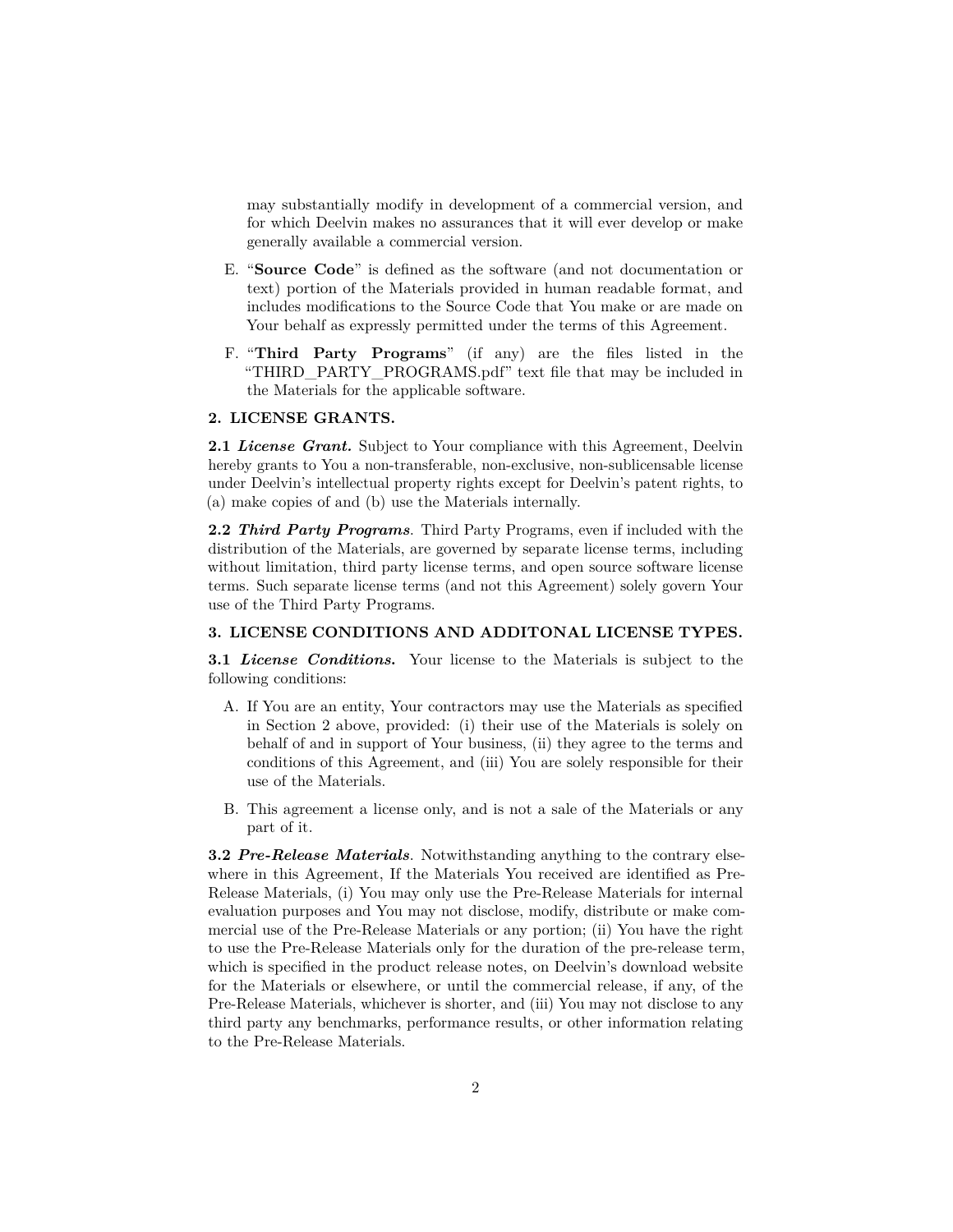**3.3** *Restrictions*. Except as expressly provided in this Agreement, You may NOT: (i) use, copy, distribute, or publicly display the Materials; (ii) rent or lease the Materials to any third party; (iii) assign this Agreement or transfer the Materials; (iv) modify, adapt, or translate the Materials in whole or in part; (v) reverse engineer, decompile, or disassemble the Materials; (vi) attempt to modify or tamper with the normal function of any license manager that may regulate usage of the Materials; (vii) distribute, sublicense or transfer the Source Code form of any components of the Materials or derivatives thereof to any third party; (viii) include the Materials in malicious, deceptive, or unlawful programs or products; or (ix) modify, create a derivative work, link, or distribute the Materials so that any part of it becomes subject to an Excluded License.

**3.4** *Safety-Critical Applications*. Safety is Your responsibility. To the extent You use the Materials to create, or as part of, products used in safety-critical applications designed to comply with functional safety standards or requirements ("Safety-Critical Applications"), it is Your responsibility to design, manage and assure system-level safeguards to anticipate, monitor and control system failures, and You agree that You are solely responsible for all applicable regulatory standards and safety-related requirements concerning Your use of the Materials in Safety Critical Applications. You agree to indemnify and hold Deelvin and its representatives harmless against any damages, costs, and expenses arising in any way out of Your use of the Materials in Safety-Critical Applications.

## **4. PRIVACY.**

**4.1** *Data Collection at Registration***.** Based on the personal information You provided to Deelvin when You registered the license to the Materials with Deelvin, Deelvin has collected or will collect certain personal information from You in order to contact You regarding updates to the Materials, and regarding Your experience with obtaining, installing and otherwise using Materials, including sending You surveys to obtain the aforementioned information.

**4.2** *Deelvin's Privacy Notice***.** Deelvin is committed to respecting Your privacy. To learn more about Deelvin's privacy practices, please visit *<http://www.deelvin.com/privacy>*.

**5. OWNERSHIP**. Title to the Materials and all copies thereof remain with Deelvin or its suppliers. The Materials are protected by intellectual property rights, including without limitation, United States copyright laws and international treaty provisions. You will not remove any copyright or other proprietary notice from the Materials. You agree to prevent any unauthorized copying of the Materials. Except as expressly provided herein, no license or right is granted to You directly or by implication, inducement, estoppel or otherwise; specifically Deelvin does not grant any express or implied right to You under Deelvin patents, copyrights, trademarks, or trade secrets.

**6. NO WARRANTY AND NO SUPPORT. Disclaimer. Deelvin disclaims all warranties of any kind and the terms and remedies provided in this Agreement are instead of any other warranty or condition, ex-**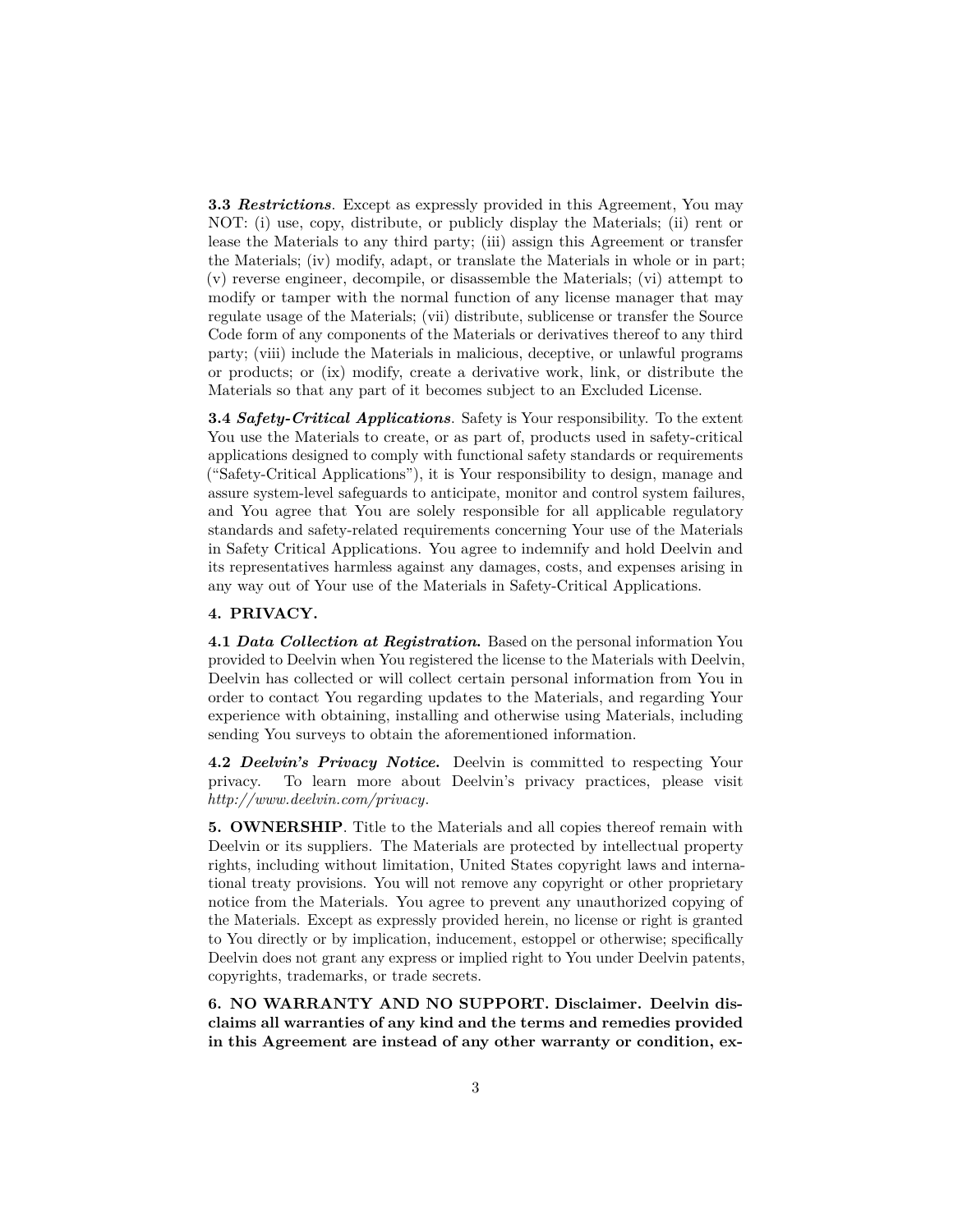**press, implied or statutory, including those regarding merchantability, fitness for any particular purpose, non-infringement or any warranty arising out of any course of dealing, usage of trade, proposal, specification or sample. Deelvin does not assume (and does not authorize any person to assume on its behalf) any other liability.**

Deelvin may make changes to the Materials, or to items referenced therein, at any time without notice, but is not obligated to support, update or provide training for the Materials. Deelvin may in its sole discretion offer such support, update or training services under separate terms at Deelvin's then-current rates. You may request additional information on Deelvin's service offerings from an Deelvin sales representative.

**7. LIMITATION OF LIABILITY**. **Neither Deelvin nor its suppliers shall be liable for any damages whatsoever (including, without limitation, damages for loss of business profits, business interruption, loss of business information, or other loss) arising out of the use of or inability to use the Materials, even if Deelvin has been advised of the possibility of such damages. Because some jurisdictions prohibit the exclusion or limitation of liability for consequential or incidental damages, the above limitation may not apply to you.**

**8. UNAUTHORIZED USE**. **The Materials are not designed, intended, or authorized for use in any type of a system or application in which the failure of the Materials could create a situation where personal injury or death may occur (e.g., medical systems, life sustaining or lifesaving systems).** Should You use the Materials for any such unintended or unauthorized use, You hereby indemnify, defend, and hold Deelvin and its officers, subsidiaries and affiliates harmless against all claims, costs, damages, expenses, and reasonable attorney fees arising out of, directly or indirectly, such use and any claim of product liability, personal injury or death associated with such unintended or unauthorized use, even if such claim alleges that Deelvin was negligent regarding the design or manufacture of the Materials.

**9. USER SUBMISSIONS**. This Agreement does not obligate You to provide Deelvin with materials, information, comments, suggestions or other communication regarding the Materials. However, You agree that any material, information, comments, suggestions or other communication You transmit or post to an Deelvin website (including but not limited to, submissions to the Deelvin Premier Support and/or other customer support websites or online portals) or provide to Deelvin under this Agreement are not controlled by the International Traffic in Arms Regulations (ITAR) or the Export Administration Regulation (EAR), and if related to the features, functions, performance or use of the Materials are deemed non-confidential and non-proprietary ("Communications"). Deelvin will have no obligations with respect to the Communications. You hereby grant to Deelvin a non-exclusive, perpetual, irrevocable, royalty-free, copyright license to copy, modify, create derivative works, publicly display, disclose, distribute, license and sublicense through multiple tiers of distribution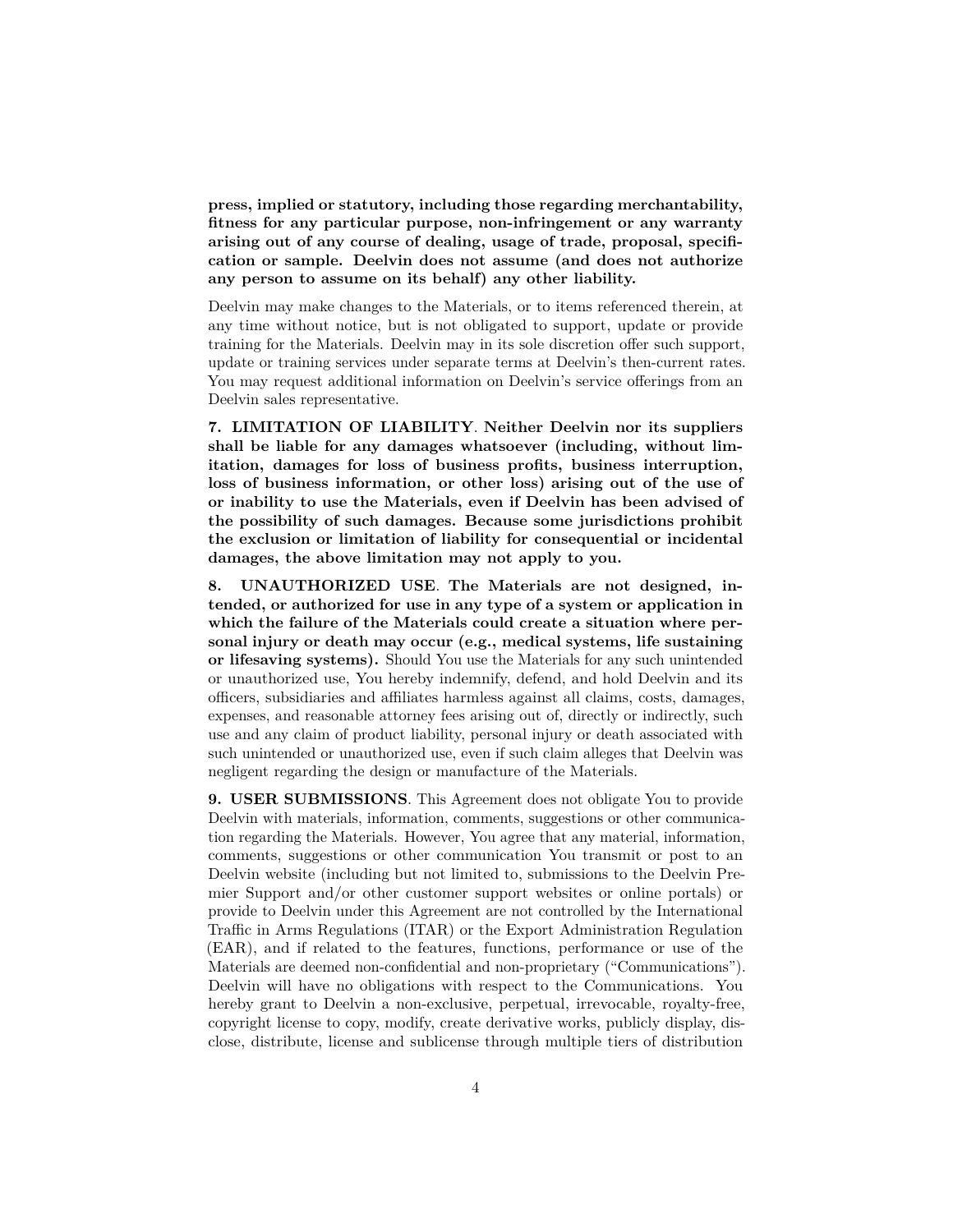and licensees, incorporate and otherwise use the Communications and all data, images, sounds, text, and other things embodied therein, including derivative works thereto, for any and all commercial or non-commercial purposes. You are prohibited from posting or transmitting to or from an Deelvin website or provide to Deelvin any unlawful, threatening, libelous, defamatory, obscene, pornographic, or other material that would violate any law. If You wish to provide Deelvin with information that You intend to be treated as confidential information, Deelvin requires that such confidential information be provided pursuant to a non-disclosure agreement ("NDA"), so please contact Your Deelvin representative to ensure the proper NDA is in place.

Nothing in this Agreement will be construed as preventing Deelvin from reviewing Your Communications and errors or defects in Deelvin products discovered while reviewing Your Communications. Furthermore, nothing in this Agreement will be construed as preventing Deelvin from implementing independently-developed enhancements to Deelvin's own error diagnosis methodology to detect errors or defects in Deelvin products discovered while reviewing Your Communications or to implement bug fixes or enhancements in Deelvin products. The foregoing may include the right to include Your Communications in regression test suites.

**10. NON-DISCLOSURE**. The following provisions will apply if there is no existing non-disclosure agreement between You and Deelvin. You will maintain the confidentiality of the Confidential Information (if any) with at least the same degree of care that You use to protect Your own confidential and proprietary information, but no less than a reasonable degree of care under the circumstances. You will not disclose the Confidential Information to any employees or to any third parties except to Your employees who have a need to know and who agree to abide by nondisclosure terms at least as comprehensive as those set forth herein; provided that You will be liable for breach by any such entity. For the purposes of this Agreement, the term "employee" will include Your independent contractors, who have signed confidentiality agreements with You. You will not make any copies of the Confidential Information except as necessary for Your employees with a need to know. Any copies which are made will be identified as belonging to Deelvin and marked "confidential", "proprietary" or with similar legend. You will not be liable for the disclosure of any Confidential Information which is (a) generally made available publicly or to third parties by Deelvin without restriction on disclosure; (b) rightfully received from a third party without obligation of confidentiality; (c) rightfully known to You without any limitation on disclosure prior to Your receipt from Deelvin; (d) independently developed by Your employees; or (e) required to be disclosed in accordance with applicable laws, regulations, court, judicial or other government order, provided that You will give Deelvin reasonable notice prior to such disclosure and will comply with any applicable protective order.

**11. TERMINATION OF THIS LICENSE**. This Agreement becomes effective on the date You accept this Agreement and will continue until terminated as provided for in this Agreement. If You are using the Materials under a time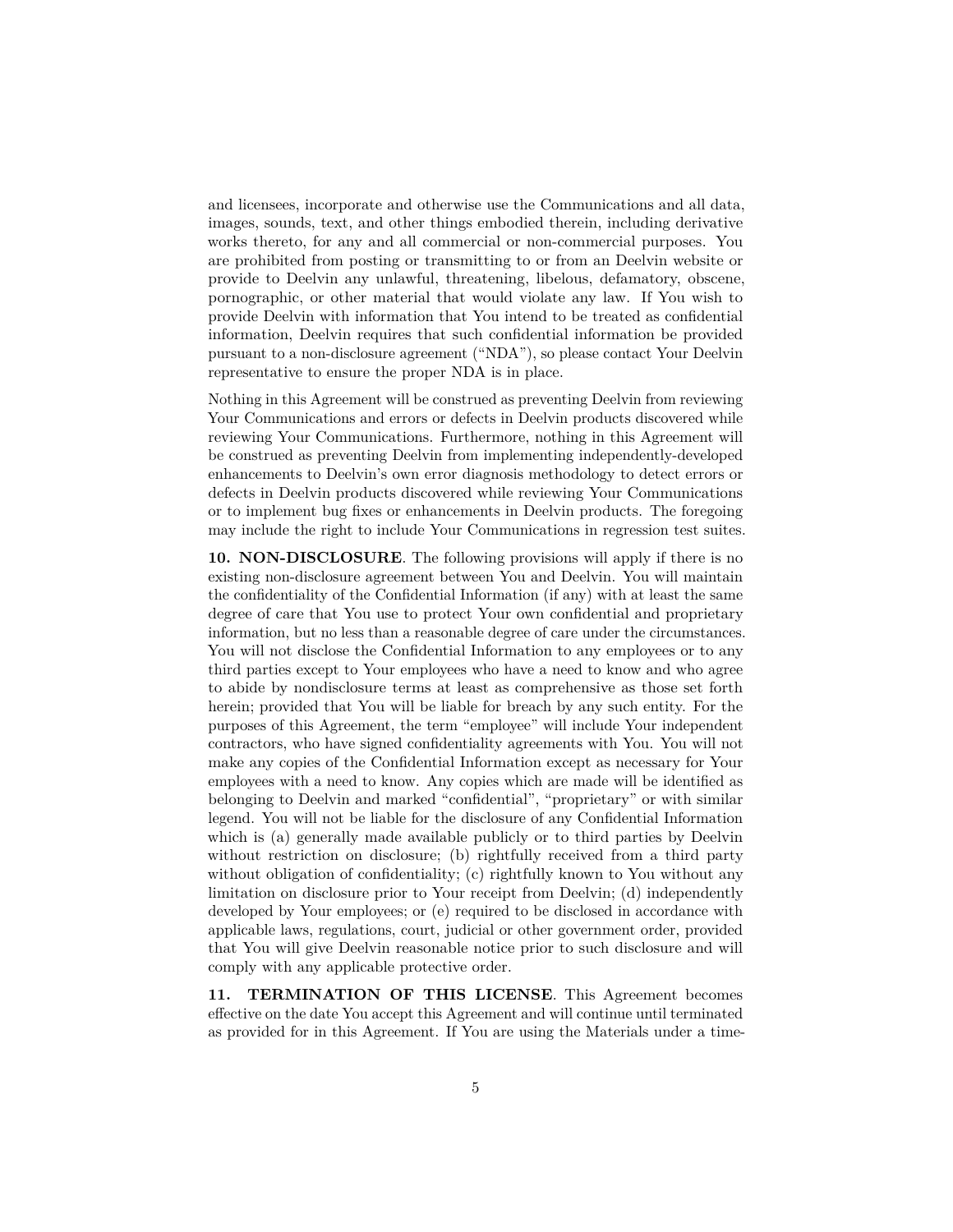limited license, for example an Evaluation License, this Agreement terminates without notice on the last day of the time period, which is specified in the Materials or on Deelvin's website, and/or controlled by the license key code for the Materials. Deelvin may terminate this license immediately if You are in breach of any of its terms and conditions and such breach is not cured within thirty (30) days of written notice from Deelvin. Upon termination, You will immediately return to Deelvin or destroy the Materials and all copies thereof. Sections 1, 4, 5, 6, 7, 8, 9, 10, 11, 12, and 13 will survive expiration or termination of this Agreement.

**12. U.S. GOVERNMENT RESTRICTED RIGHTS**. The technical data and computer software covered by this license is a "Commercial Item," as such term is defined by the FAR 2.101 (48 C.F.R. 2.101) and is "commercial computer software" and "commercial computer software documentation" as specified under FAR 12.212 (48 C.F.R. 12.212) or DFARS 227.7202 (48 C.F.R. 227.7202), as applicable. This commercial computer software and related documentation is provided to end users for use by and on behalf of the U.S. Government, with only those rights as are granted to all other end users pursuant to the terms and conditions herein. Use for or on behalf of the U.S. Government is permitted only if the party acquiring or using this software is properly authorized by an appropriate U.S. Government official. This use by or for the U.S. Government clause is in lieu of, and supersedes, any other FAR, DFARS, or other provision that addresses Government rights in the computer software or documentation covered by this license. All copyright licenses granted to the U.S. Government are coextensive with the technical data and computer software licenses granted herein. The U.S. Government will only have the right to reproduce, distribute, perform, display, and prepare derivative works as needed to implement those rights.

## **13. GENERAL PROVISIONS.**

**13.1** *Entire Agreement***.** This Agreement contains the complete and exclusive agreement and understanding between the parties concerning the subject matter of this Agreement, and supersedes all prior and contemporaneous proposals, agreements, understanding, negotiations, representations, warranties, conditions, and communications, oral or written, between the parties relating to the same subject matter. This Agreement, including without limitation its termination, has no effect on any signed non-disclosure agreements between the parties, which remain in full force and effect as separate agreements to their terms. Each party acknowledges and agrees that in entering into this Agreement it has not relied on, and will not be entitled to rely on, any oral or written representations, warranties, conditions, understanding, or communications between the parties that are not expressly set forth in this Agreement. The express provisions of this Agreement control over any course of performance, course of dealing, or usage of the trade inconsistent with any of the provisions of this Agreement. The provisions of this Agreement will prevail notwithstanding any different, conflicting, or additional provisions that may appear on any purchase order, acknowledgement, invoice,